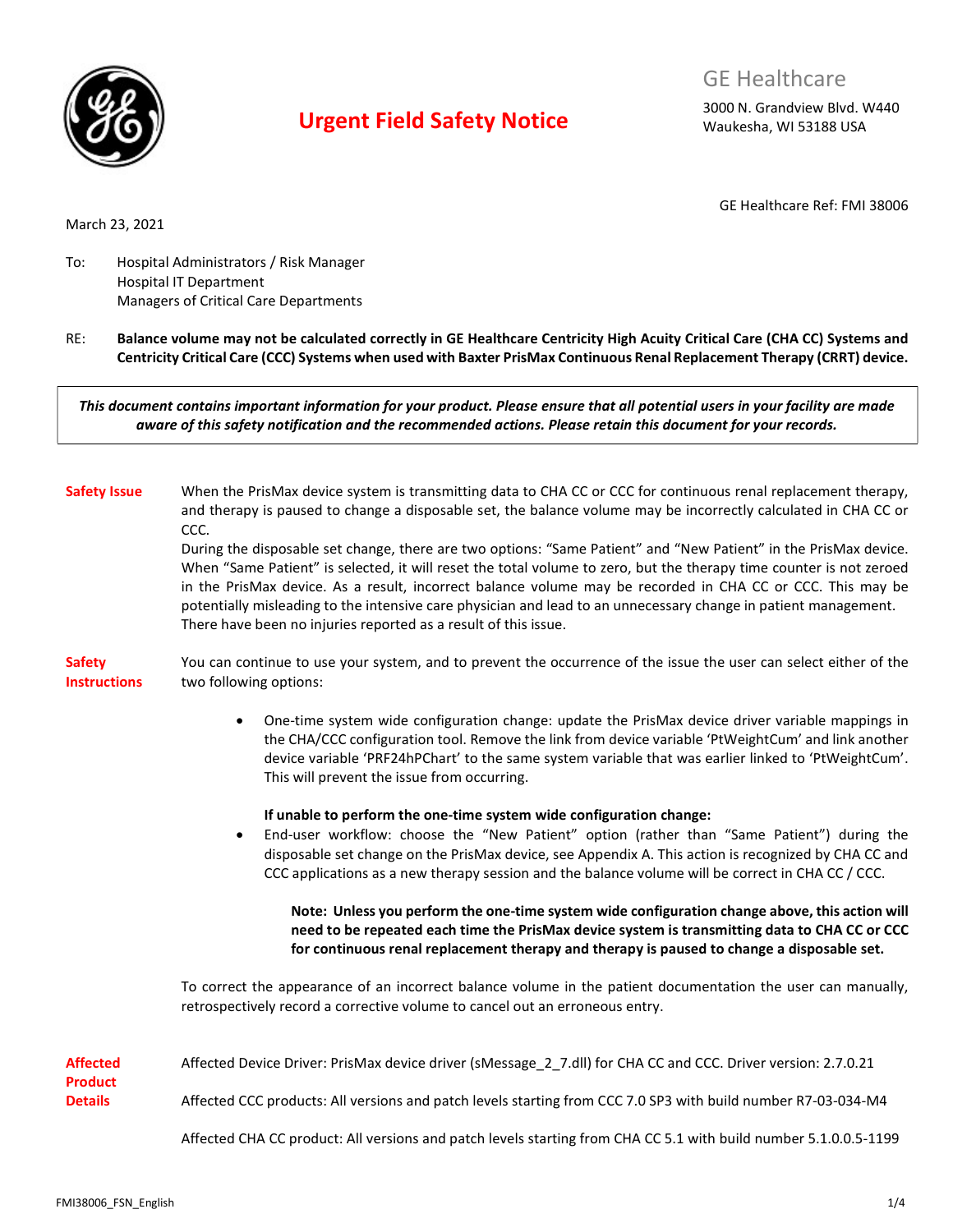Note: The following devices, CHA CC and CCC versions are not impacted:

- Baxter PrismaFlex
- Other RRT devices from other manufacturers
- CHA CC 5.0 and older versions
- All CHA Anesthesia product versions
- CCC 7.0 SP2 and older

Product **Correction** GE Healthcare will correct all affected products at no cost to you. A GE Healthcare representative will contact you to arrange for the correction.

**Contact** Information If you have any questions regarding this Field Safety Notice or the identification of affected items please contact your local Sales/Service representative.

Please complete and return the attached "Customer Response" form via e-mail to Recall.38006@ge.com

GE Healthcare confirms that this notice has been notified to the appropriate Regulatory Agency.

Please be assured that maintaining a high level of safety and quality is our highest priority. If you have any questions, please contact us immediately.

Sincerely,

Laila Gurney Chief Quality & Regulatory Officer GE Healthcare

'//

Jeff Hersh, PhD MD Chief Medical Officer GE Healthcare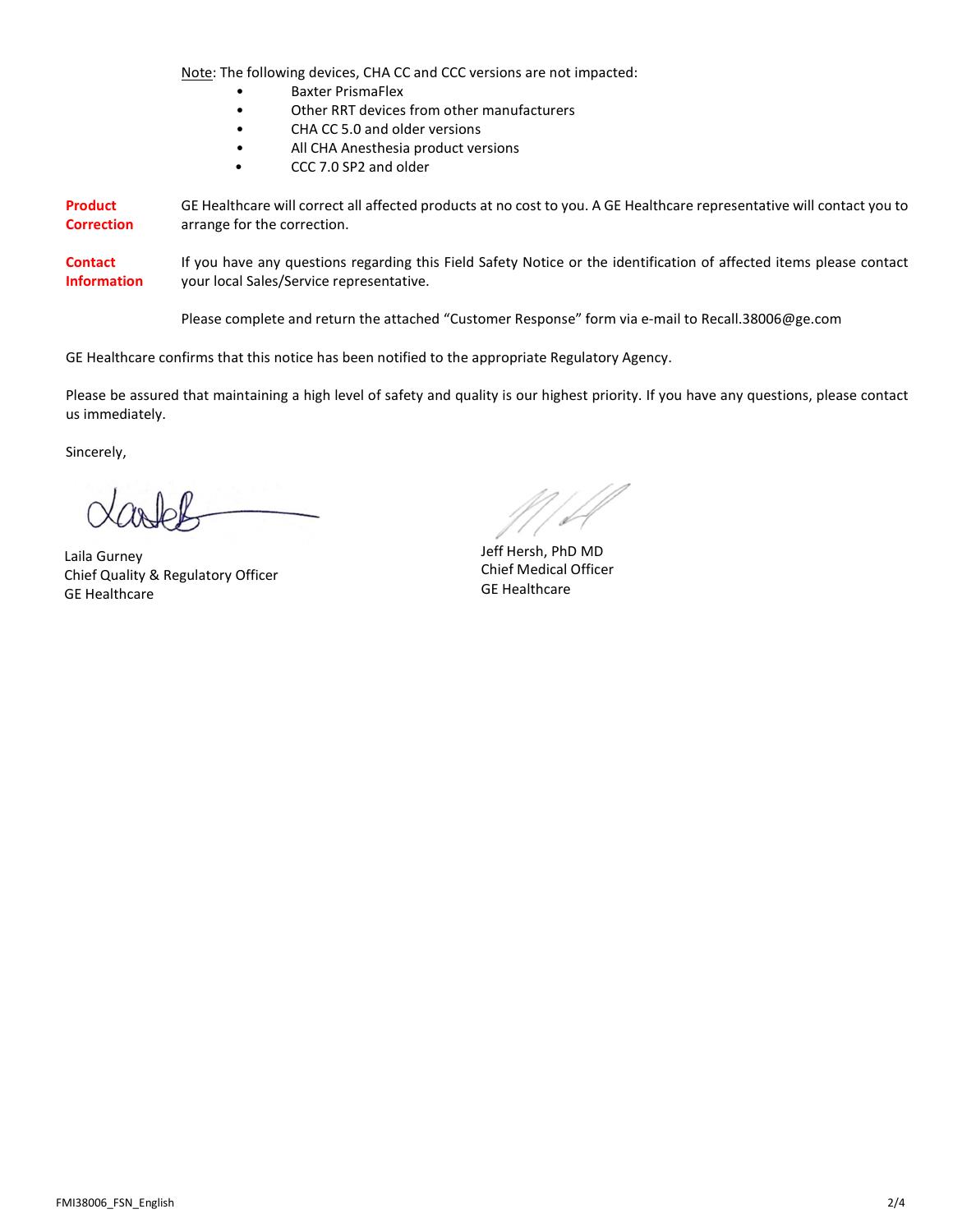

GEHC Ref# 38006

## MEDICAL DEVICE NOTIFICATION ACKNOWLEDGEMENT RESPONSE REQUIRED

Please complete this form and return it to GE Healthcare promptly upon receipt and no later than 30 days from receipt. This will confirm receipt and understanding of the Medical Device Correction Notice Ref# 38006.

| Customer/Consignee Name: |                                                                                                                                                                                                                                                                                                                               |  |
|--------------------------|-------------------------------------------------------------------------------------------------------------------------------------------------------------------------------------------------------------------------------------------------------------------------------------------------------------------------------|--|
| <b>Street Address:</b>   |                                                                                                                                                                                                                                                                                                                               |  |
| City/State/ZIP/Country:  | <u> 1989 - Johann Harry Harry Harry Harry Harry Harry Harry Harry Harry Harry Harry Harry Harry Harry Harry Harry</u>                                                                                                                                                                                                         |  |
| Email Address:           |                                                                                                                                                                                                                                                                                                                               |  |
| Phone Number:            |                                                                                                                                                                                                                                                                                                                               |  |
|                          | We acknowledge receipt and understanding of the accompanying Medical Device Notification, and that we have informed<br>appropriate staff and have taken and will take appropriate actions in accordance with that Notification.<br>We have Baxter PrisMax device(s) in use with CHA CC or CCC: YES $\vert \vert$<br><b>NO</b> |  |
|                          | Please provide the name of the individual with responsibility who has completed this form.                                                                                                                                                                                                                                    |  |
| Signature:               | <u> 1980 - Jan Barnett, fransk politik (d. 1980)</u>                                                                                                                                                                                                                                                                          |  |
| <b>Printed Name:</b>     |                                                                                                                                                                                                                                                                                                                               |  |
| Title:                   |                                                                                                                                                                                                                                                                                                                               |  |
| Date (DD/MM/YYYY):       |                                                                                                                                                                                                                                                                                                                               |  |